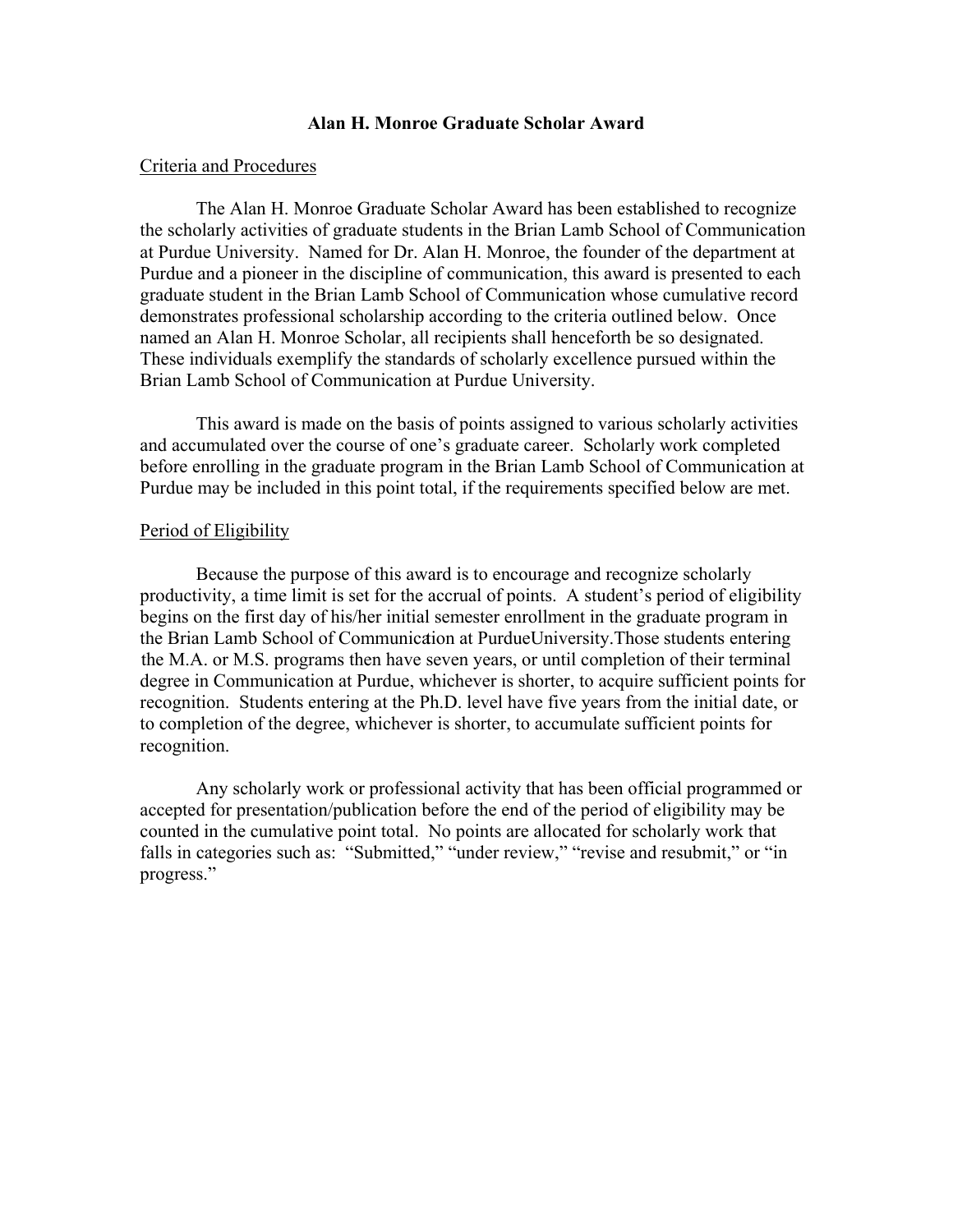# **Administration**

The award is to be made on the basis of points accrued for scholarly activity (e.g., presentations, papers, book reviews or other publications). Point values for the various scholarly achievements are given below:

| Category 1<br>20 Points  | Paper presented at a local academic/professional meeting (e.g., Indiana Speech<br>Association)                                                                                                                                                                                                                                              |
|--------------------------|---------------------------------------------------------------------------------------------------------------------------------------------------------------------------------------------------------------------------------------------------------------------------------------------------------------------------------------------|
| Category 2<br>50 Points  | Invited paper presented at a regional academic/professional meeting (e.g., Central<br>States Communication Association). Participation as a respondent or critic at a<br>regional conference also qualifies in this category. This category would also<br>include doctoral honors seminars and doctoral mini-conferences.                   |
| Category 3<br>70 Points  | Competitively selected paper presented at a regional academic/professional<br>meeting. An additional 10 points is given for papers which receive official<br>recognition as "top" papers (e.g., "Top Three," Top Five").                                                                                                                    |
| Category 4<br>100 Points | Invited paper presented at a national or international academic/professional<br>meeting (e.g., ICA, NCA, BEA, AEJMC, Temple Discourse Conference, Alta<br>Conferences). Participation as a respondent or critic also qualifies in this category.                                                                                            |
| Category 5<br>140 Points | Competitively selected paper presented at a national or international academic/<br>professional meeting. An additional 30 points is awarded for a paper designated<br>as a "top" paper.                                                                                                                                                     |
| Category 6<br>300 Points | Invited chapter or article in a scholarly book or journal published under<br>recognized scholarly auspices.                                                                                                                                                                                                                                 |
| Category 7<br>400 Points | Refereed article published in a scholarly regional journal (e.g., Communication<br>Quarterly, Western Journal of Speech Communication).                                                                                                                                                                                                     |
| Category 8<br>500 Points | Refereed article published in a scholarly specialty journal (e.g., <i>Health</i> )<br>Communication, Management Communication Quarterly, Journal of Public<br>Relations Research).                                                                                                                                                          |
| Category 9<br>600 Points | Refereed article published in a preeminent scholarly national or international<br>journal (e.g., Communication Monographs, Journal of Communication, Human<br>Communication Research, Quarterly Journal of Speech, Communication<br>Research)                                                                                               |
|                          | Of course this list of categories is not exhaustive. The graduate committee, or a<br>subcommittee comprised of members of the graduate committee, is charged with<br>assigning point values for accomplishments not explicitly given here. Not to be<br>included in point totals are papers and publications that are primarily pedagogical |

tools or techniques (including forensic teaching tools and techniques).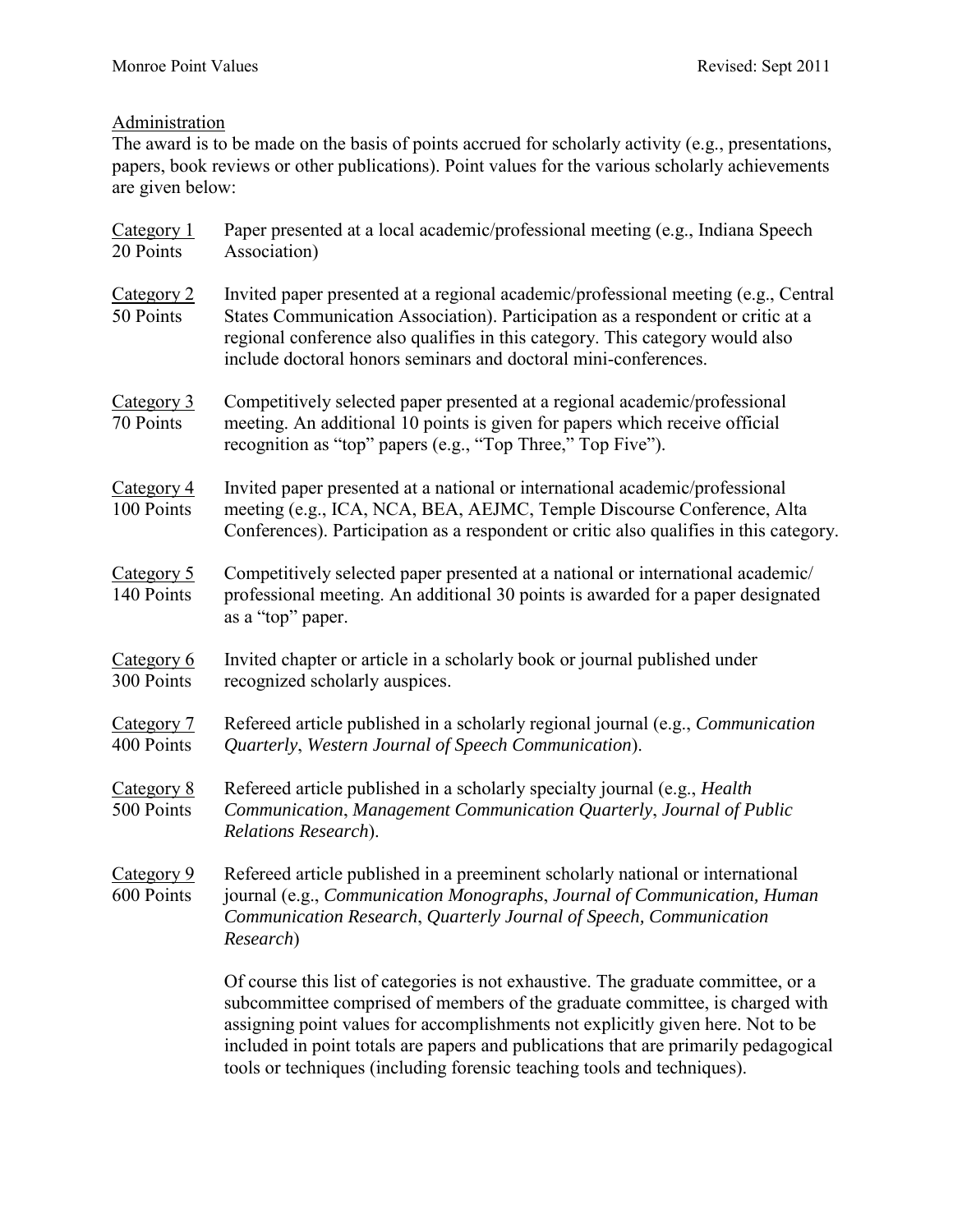# **Assigning Points**

The point values represent the total number of points available for any particular Paper, article, etc. In cases of multiple authorship, points will be allocated to each author as determined by the authors themselves, with the following constraint: No author other than the first named can be awarded more than 50% of the total points for a given entry.

In order to keep track of point allocations, a record form (attached) should be submitted for each scholarly activity. This form indicates the percentage of points to be allocated to each individual and must be signed by all co-authors (except in those cases where a faculty member is the first author, in such cases only the faculty member and the student submitting the form need provide their signatures). This form will be kept in the graduate student's file by the graduate secretary. Only those activities that have been documented in this way may be counted in one's point total.

#### Point Tally

Each student is responsible for keeping track of his/her own point totals. At the end of each semester any student who believes that s/he has accrued sufficient points for recognition should submit his/her records (including paper/article titles, places of publication/presentation, date, and points) to the graduate director. If the graduate director also believes that sufficient points have been earned, the request will be submitted to the graduate committee, or a subcommittee comprised of member of the graduate committee, for review.

#### Requisite Point Total

A student will be designated an Alan H. Monroe Graduate Scholar when s/he has accumulated 900 points.